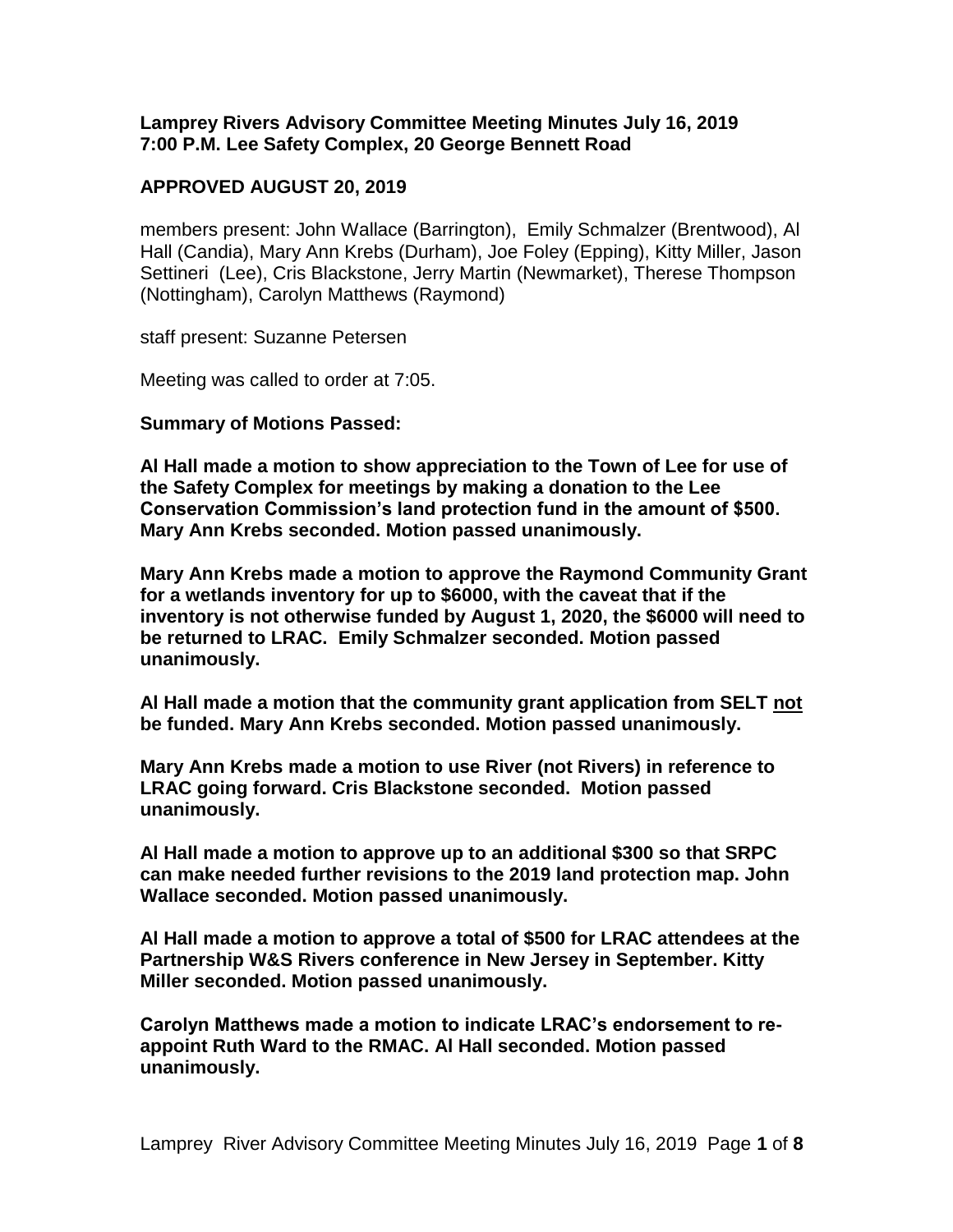#### approval of Minutes from June 18, 2019:

Al Hall made a motion to approve the Minutes as presented. Mary Ann Krebs seconded. Minutes were approved unanimously with one abstention.

#### financial report:

The monthly bank statement, year-to-date budget, and land protection reports were reviewed. No issues were noted.

outreach-recreation-history-wildlife workgroup update: See attached meeting notes at end.

Future meetings will be held at the Lee Safety Complex at 9:30 A.M. on the first Wednesday of the month. **Al Hall made a motion to show appreciation to the Town of Lee for use of the Safety Complex for meetings by making a donation to the Lee Conservation Commission's land protection fund in the amount of \$500. Mary Ann Krebs seconded. Motion passed unanimously.**  The outreach specialist was tasked with contacting the town to determine a path forward.

#### project review update:

Deerfield, 24 Mountain View Road, after-the-fact shoreland permit:

Proponent built a daycare center on mostly previously altered land with town approval. Construction resulted in about 700 square feet of disturbance in the 250 foot protected buffer around Freese's Pond. The leach field that is proposed will add another 100 square feet of disturbance. The site is across the street from dense development directly on Freese's Pond.

Joe will send email to NHDES noting no concerns.

Newmarket, Tucker-Macintosh Well pilot test, wetlands permit: (*Engineer response in italics)*

- 1. The proponent desires to perform pilot testing at an existing well to measure the performance and removal efficiencies of proposed treatment processes. A temporary timber mat bridge over the Piscassic River is proposed to transport pilot testing equipment to Tucker Well from the northwest. Work will result in temporary impacts to 4,820 square feet of prime wetlands.
- 2. Work has been proposed to take place in August 2019 during normal lowflows. The rivers of the Lamprey River watershed are subject to flashiness and flows can change significantly in a short period of time. What provisions, if any, have been considered if normal low flows are not present? *The timber mat bridge designed for low flows will allow water to pass under the bridge. If high flows occur, the bridge can be removed until flows subside.*
- 3. Given that this is an existing well and the need for additional water supply in Newmarket is great, it is reasonable to anticipate that the proposed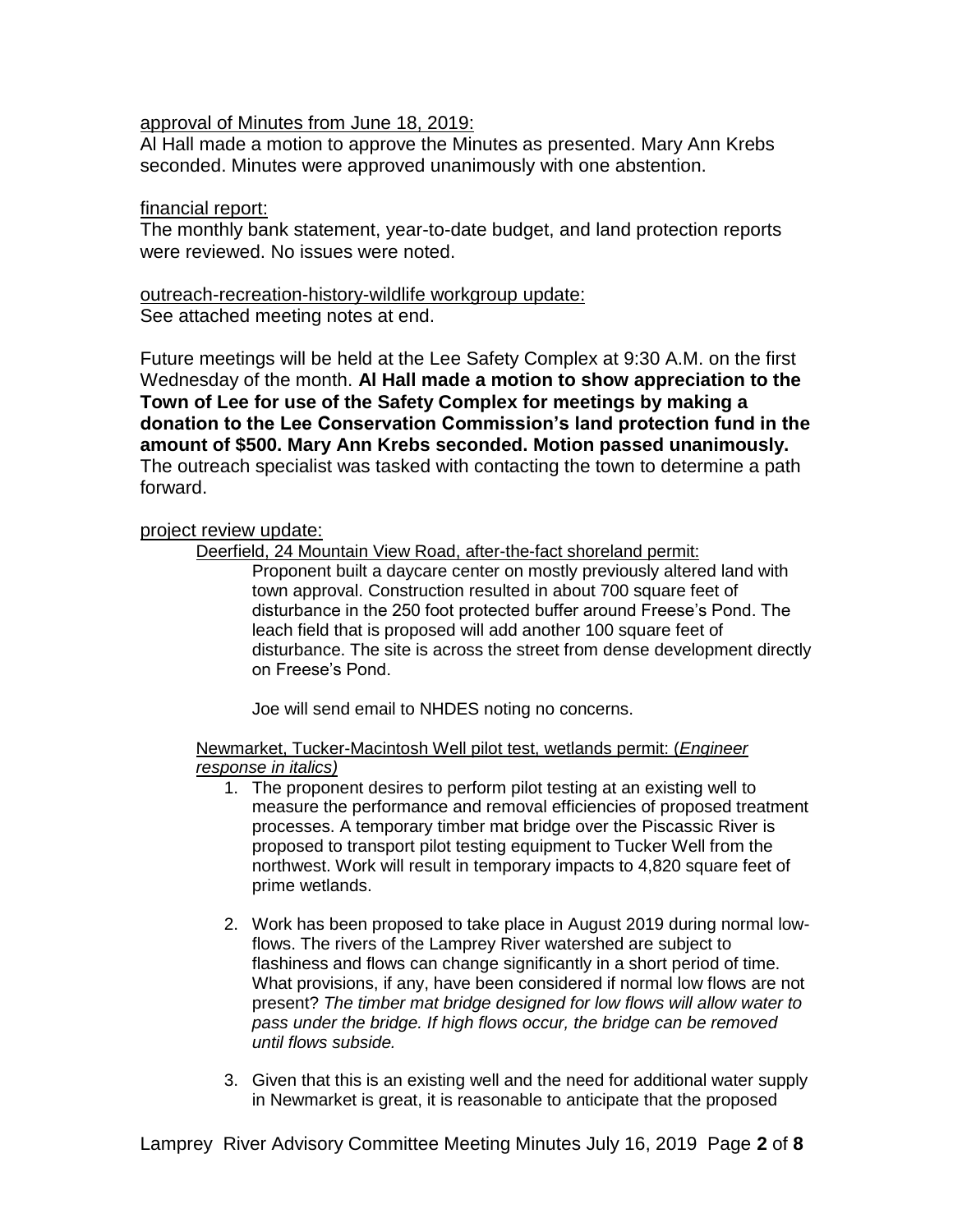pilot test will be the beginning of potentially larger and longer impacts to the site. In addition to documented flashiness of this river, the need to put this pilot test into a larger context seems appropriate. How will service vehicles access this site during higher flows and generally wetter conditions throughout the year? We encourage planning for a longer expanse that allows unfettered water passage and less cumulative damage to river banks. *This access is temporary. A permanent access is anticipated through another corridor over land to the east. This access is being negotiated.*

- 4. The Natural Heritage Bureau report indicates that several species or natural communities of concern have been documented on site: lowgradient silty-sandy riverbank system, climbing hempvine, great bur-reed, Blanding's turtle, and northern long-eared bat. Most documentation is from 2002 or earlier with no more recent documentation. The exception is Blanding's turtles which have been observed as recently as 2015. All due care should be taken to ensure that Blanding's turtles are not present on site during work, including nest sites. *Noted and agreed.*
- 5. The extended project description indicates that "A discharge line for the pilot testing will be placed in the Piscassic River and has been granted a Temporary Surface Water Discharge by NHDES Drinking Water and Groundwater Bureau." It is our understanding that such discharges are not allowed into Class A waters, such as the Piscassic River. *The wetlands application erroneously stated that temporary surface water discharge had been granted for this project. In fact, a temporary discharge permit to discharge on the ground onsite has been granted by NHDES.*
- 6. With increased usage of this area, and more specifically the road, we recommend that the road be posted as a non-public way to help deter casual visitation to this sensitive site. *Noted and agreed.*

#### Epping, solar array, wetlands:

- 1. The proponent desires to construct a 3 MW solar field consisting of 10,500 panels. The site is to be cleared, graded, loamed, and seeded and solar panels installed. The site will remain a field and will be mowed only enough to keep vegetation lower than the panels. Total wetlands impacts will be 37,108 square feet.
- 2. The Natural Heritage Bureau report indicates that the NH State Endangered Georgia bulrush is present near the site. Communications between the applicant and NHDES indicate that these plants will not be impacted by the proposed project.
- 3. Proposed wetlands impacts are to be concentrated on the wetland in the center of the project area, leaving the peripheral wetland/upland mosaic largely unaltered. As noted in Meeting Minutes from the Epping Conservation Commission dated April 9, 2019, the loss of this central wetland is preferable to more dispersed impacts to the peripheral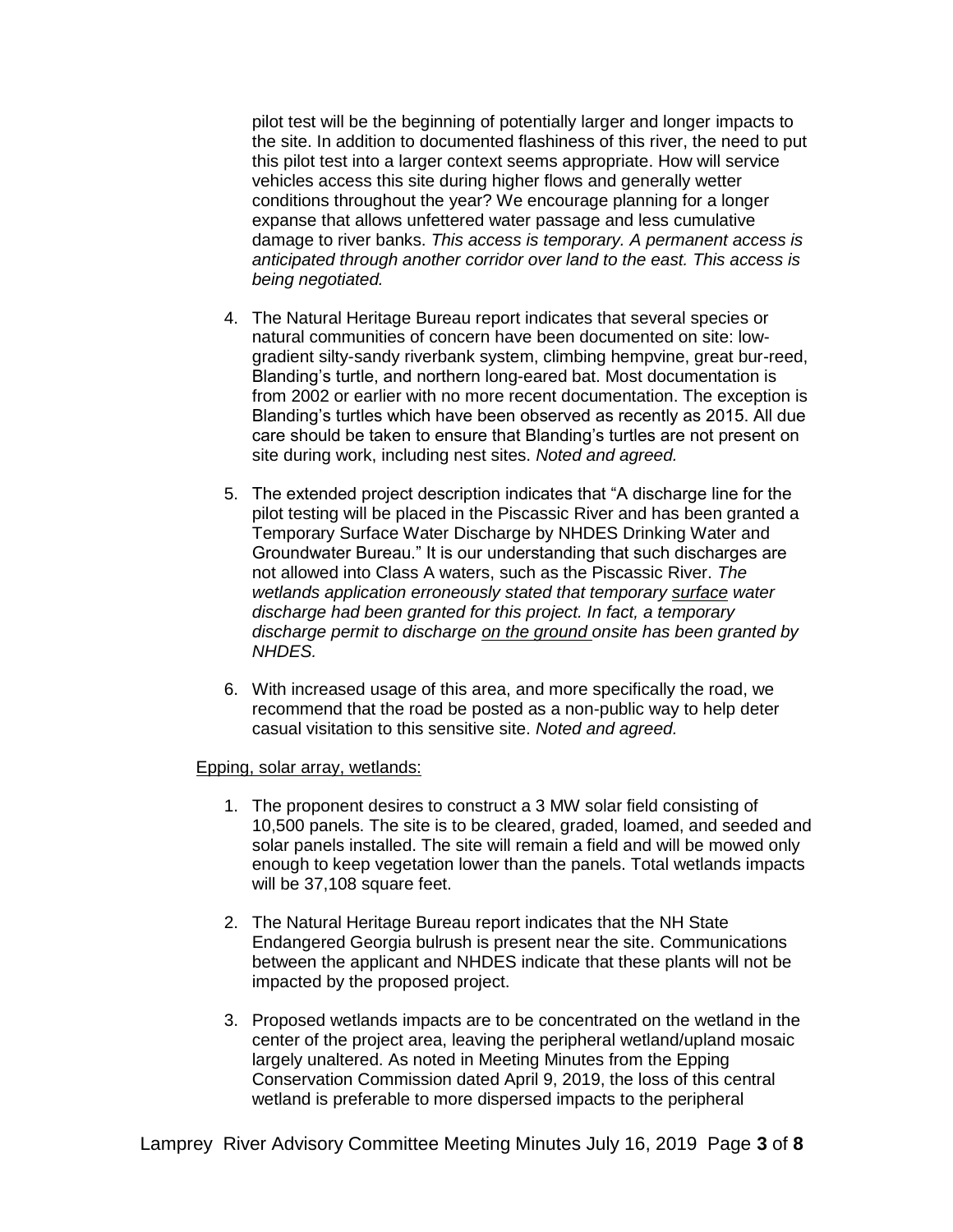wetlands. The proponent will mitigate the loss of the central wetland with an easement swap for another area of the property of about 8 acres and a payment to the New Hampshire wetlands mitigation fund. While we do not want to see the loss of any wetland, we agree that the proposed alternative is preferred.

#### **At the meeting, the committee agreed that a better understanding of solar array risks needs to be explored.**

#### other:

The group discussed having project reviews in the first 30-60 minutes of the full LRAC meeting. More views could be considered and more local expertise could be utilized. Complicated projects could be reviewed at a separate meeting. **The full committee agreed that this was reasonable.** 

### LRWA update:

- Two new members have joined the board of directors.
- The board is exploring the role(s) that college interns might assume.
- The annual meeting is scheduled for Wednesday, October 16 at the Lee Grange Hall. The featured speaker will be Sherry Godlewski.
- This year's water quality monitoring team consists of 4 active testers who sample 40 sites along the river. The Raymond Recreation Department is testing sites in Raymond.

#### Barrington natural resource co-occurrence mapping project:

SRPC is done with the bulk of the mapping work. The Barrington Conservation Commission is in the process of tweaking results. A onepage sheet outlining the process and potential usefulness to other towns has been requested. A presentation of the results of the project will be shared with the LRAC probably in September.

## legislative update re: appointment process:

The legislature passed and the governor signed HB225 that includes a provision that moves the appointment of LAC representatives away from the NHDES commissioner and to the Rivers Management Advisory Committee. Representatives will no longer be required to complete the financial disclosure form. Current representatives should expect to receive a new letter signed by the RMAC indicating their appointment status.

## vote on Raymond Community Grant:

As noted in the full committee Meeting Minutes from May 21, 2019, the town is proposing to do a wetlands inventory with the goal of better protecting wetlands in town, especially those found to be of high value to wildlife or water supply. Findings from the inventory will be used to upgrade existing land use regulations. The time line begins July 11, 2019

Lamprey River Advisory Committee Meeting Minutes July 16, 2019 Page **4** of **8**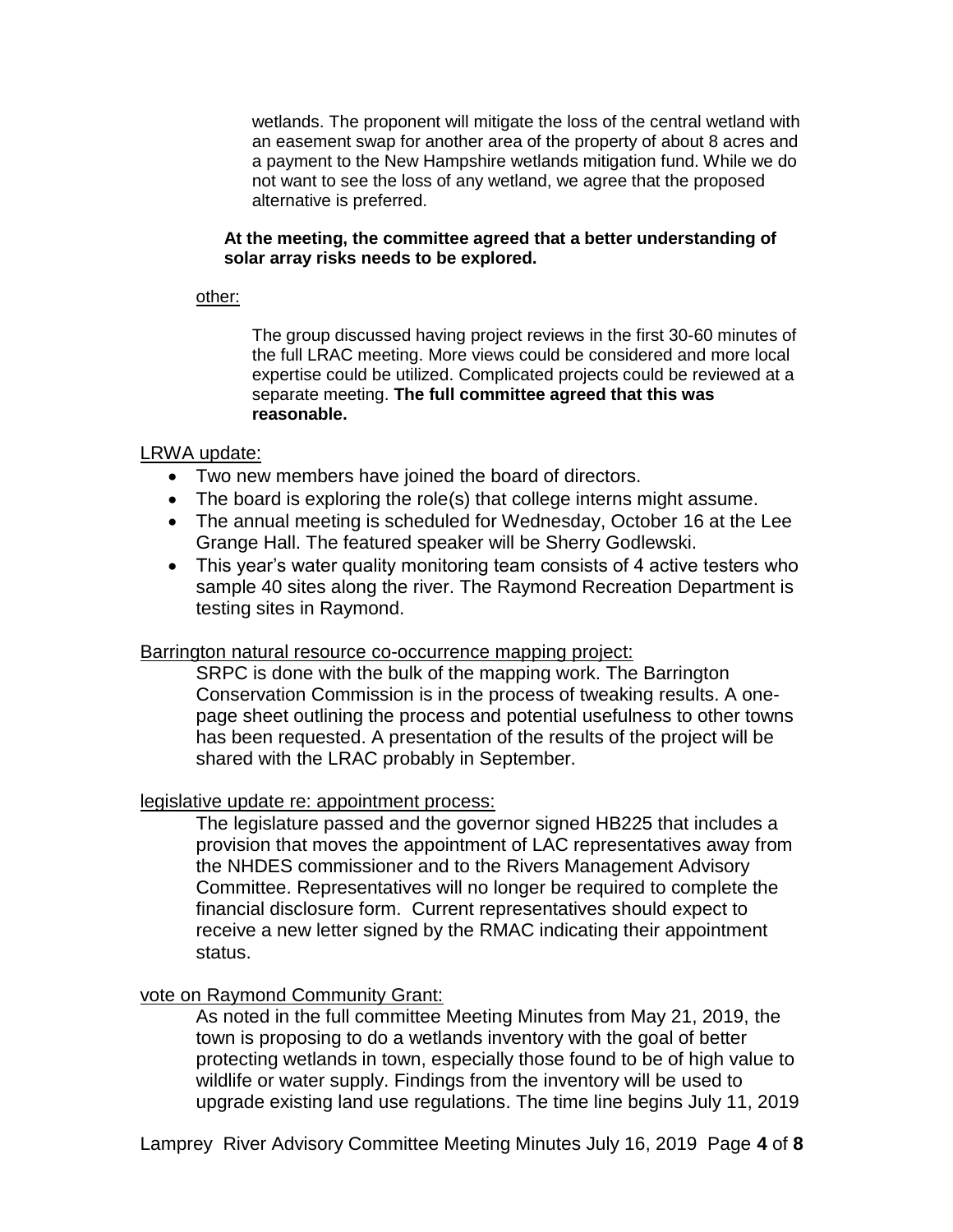and ends June 30, 2020 after next spring's vernal pool observations and creation of final reports. The \$6000 requested from LRAC will attract other funding for the full cost of \$30,378. *The outreach-rec-history-wildlife group unanimously recommended that this application be approved for up to \$6000, with the caveat that if the inventory is not otherwise funded by August 1, 2020, the \$6000 will need to be returned to LRAC.* **Mary Ann Krebs made a motion to approve the Raymond Community Grant for a wetlands inventory for up to \$6000, with the caveat that if the inventory is not otherwise funded by August 1, 2020, the \$6000 will need to be returned to LRAC. Emily Schmalzer seconded. Motion passed unanimously.** 

## vote on SELT Community Grant application:

SELT has reached out to several LRAC members to do presentations in partnership with SELT as part of SELT's "Lamprey River Series." After LRAC participation was confirmed, a different person from SELT submitted a grant application for \$2471, mostly to cover SELT staff time and travel expenses for the joint presentations and several routine SELT offerings. *After considerable discussion, the group's members voted unanimously that the grant not be awarded based on the following factors:*

- *The application and proposed project offer no deliverables.*
- *The application offers no metrics by which to measure success of the program.*
- *Attention to the management plan is lacking, with no reference beyond basic outreach.*
- *The application did not recognize LRAC's volunteer and staff time for projects that SELT promotes as its own.*
- *The process of securing LRAC assistance and then applying for a LRAC grant is backwards.*

## **Al Hall made a motion that the community grant application from SELT not be funded. Mary Ann Krebs seconded. Motion passed unanimously.**

## Rivers vs. River in LRAC:

Although Rivers seemed useful when the LRAC expanded from the Wild and Scenic segment to the full river plus the five tributaries, Rivers is now causing undue confusion and inconsistency. **Mary Ann Krebs made a motion to use River (not Rivers) in reference to LRAC going forward. Cris Blackstone seconded. Motion passed unanimously.** 

## revised land protection map:

The revised version of the 2016 land protection map needs significant additional work. SRPC was approved for up to \$300 and is requesting an additional \$300 to complete the work. **Al Hall made a motion to approve up to an additional \$300 so that SRPC can make needed further**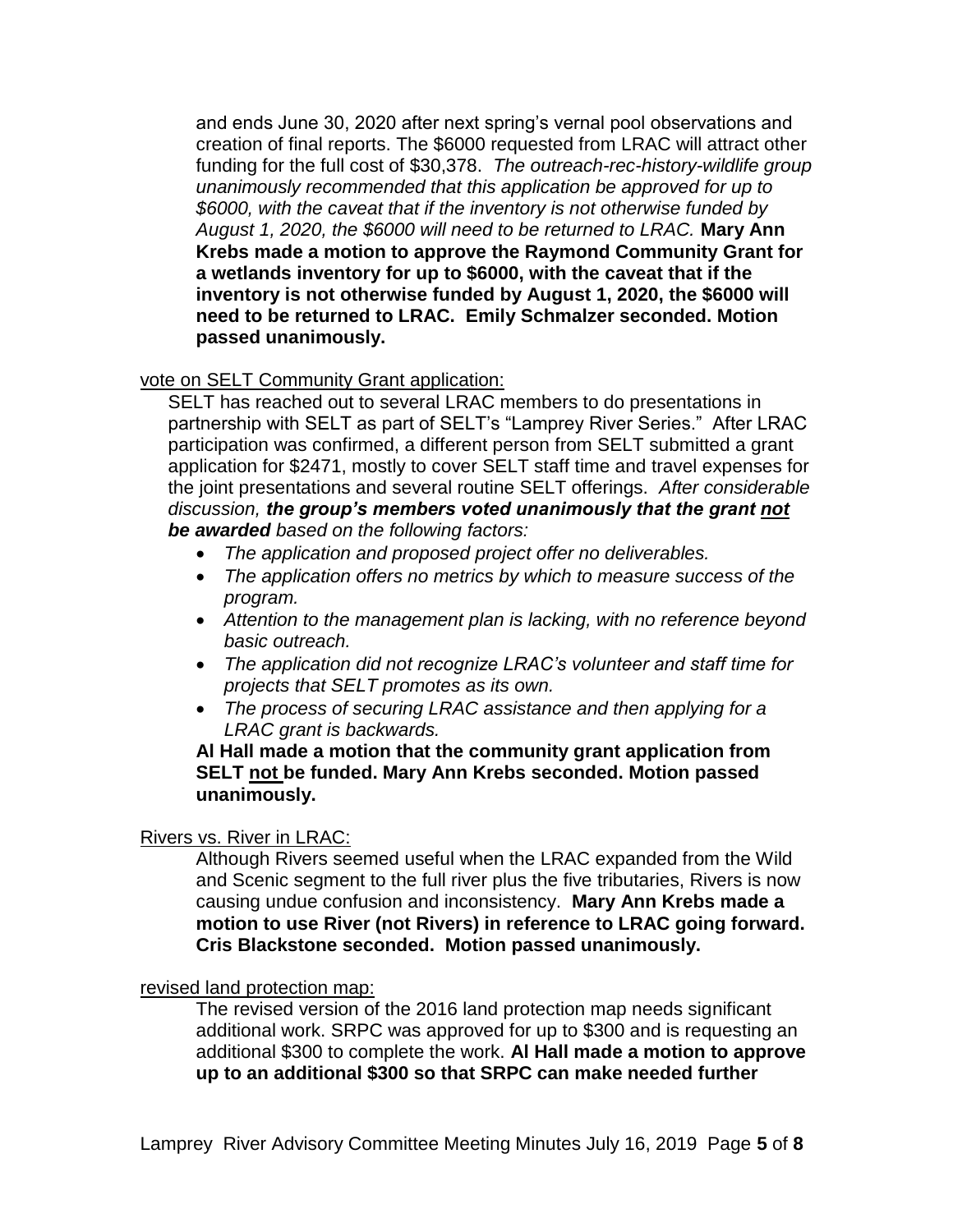## **revisions to the 2019 land protection map. John Wallace seconded. Motion passed unanimously.**

## office issues:

The office in Durham is becoming increasingly unsatisfactory due to poor parking, poor access, poor public visibility, and general ambiance. The Loft in Newmarket offers a number of amenities that represent a big improvement and costs the same as the Durham office space. Lexian Management might also offer some suitable office space. The following volunteered to lead further investigations: Cris Blackstone (chair), Mary Ann Krebs, Jerry Martin, Carolyn Matthews, Suzanne Petersen

Partnership Wild & Scenic Rivers Conference in Somers Point, NJ, Sept. 15-17: These conferences are important events, but no committee members are eager to attend. Jim MacCartney has indicated that he will rent a van for LRAC and other New England river groups for carpooling to the event. It was agreed that compensation might sweeten the deal. **Al Hall made a motion to approve a total of \$500 for LRAC attendees at the Partnership W&S Rivers conference in New Jersey in September. Kitty Miller seconded. Motion passed unanimously.** 

# re-appointment of Ruth Ward to the RMAC:

At the June meeting, a request for endorsement for re-appointment of an RMAC member did not include the appointee's name. Carolyn Matthews vouched that Ms. Ward is a strong voice for New Hampshire's rivers and deserves the courtesy of LRAC's endorsement. **Carolyn Matthews made a motion to indicate LRAC's endorsement to re-appoint Ruth Ward to the RMAC. Al Hall seconded. Motion passed unanimously.** 

## other:

- A message to Joe Foley regarding recreation maps for the upper river revealed an unmet need that was started several years ago but abandoned. A renewed effort to produce a recreation map for the upper watershed will be undertaken by the recreation workgroup.
- Joe Foley received an offer for antique fishing gear. The history workgroup is formulating a plan to evaluate the equipment and potentially find a permanent home for it as well as make use of it for outreach.
- Al Hall reported that he is taking active steps to find a representative to LRAC from Deerfield.
- Carolyn Matthews reported that Raymond has scheduled a number of events at the Riverside Park. The details were not available, but she will investigate.

## adjournment:

Mary Ann Krebs made a motion to adjourn. Al Hal seconded. Meeting was adjourned at 8:17.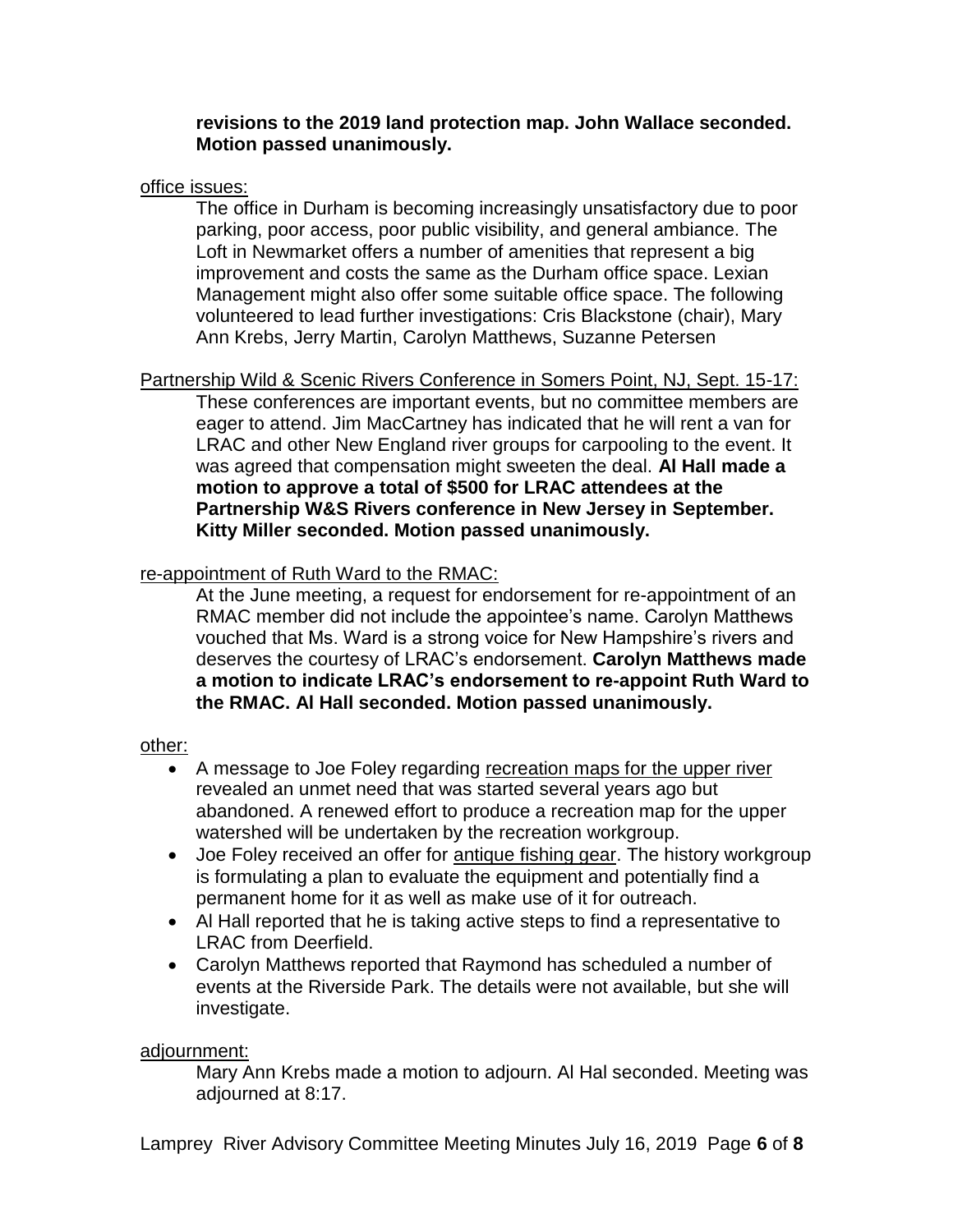#### Attachments:

#### **Outreach, Rec, History & Wildlife Workgroup Meeting Notes July 10, 2019**

attending: Cris Blackstone, Mary Ann Krebs, Dick Lord, Carolyn Matthews, Suzanne Petersen, Therese Thompson

updates:

- Route 87: For 2018 Small Grant for signage and floodplain trail work, one flood plain trail bridge has been built; two more to go. Epping Cons. Comm. is investigating design options and sources of funding for the canoe launch. A grant application to us for this year has not been determined.
- Rec map revision: SELT returned the land protection maps on Monday and they are now back to SRPC so the new one can more closely resemble the functional, old one, plus the new parcels. Whether we can add the protected lands layer to the rec map remains to be seen.
- White blobs on the river in Lee earlier in spring: The concerned party revisited the material and found it to be lichens.

Nottingham Trails: An email from the Trails Committee asked if LRAC was OK with some planned trails. The committee was reminded to check with NHDES regarding the need for possible wetlands or shoreland permits; the applications are now in process. The town will be seeking grants to help fund the trails and they were encouraged to apply for a LRAC community grant.

historic fishing gear: Joe received an email noting that some old eel spears, eel traps, and oyster tongs were available for public display. Dick will get some photos and Cris will confer with the Newmarket Historic Association about possible uses and placement of the items. These tools might serve as a good visual for a presentation about ecological change in partnership with Newmarket Historic Association and NH Fish and Game.

future workgroup meetings: Due to recent schedule conflicts, the group discussed options to change the date and location of meetings. The consensus was to continue to meet at 9:30 on the first Wednesday of the month, but find a more accessible location. Suzanne will check into reserving the Lee Safety Complex for now.

SELT Community Grant application: SELT has reached out to Dick, Cris, and Suzanne to do presentations in partnership with SELT as part of SELT's "Lamprey River Series." After LRAC participation was confirmed, a different person from SELT submitted a grant application for \$2471, mostly to cover SELT staff time and travel expenses for the joint presentations and several routine SELT offerings. After considerable discussion, **the group's members voted unanimously that the grant not be awarded** based on the following factors:

- The application and proposed project offer no deliverables.
- The application offers no metrics by which to measure success of the program.
- Attention to the management plan is lacking, with no reference beyond basic outreach.
- The application did not recognize LRAC's volunteer and staff time for projects that SELT promotes as its own.
- The process of securing LRAC assistance and then applying for a LRAC grant is backwards.
- $\bullet$

Raymond Community Grant: As noted in the full committee Meeting Minutes from May 21, 2019, the town is proposing to do a wetlands inventory with the goal of better protecting wetlands in town, especially those found to be of high value to wildlife or water supply. Findings from the inventory will be used to upgrade existing land use regulations. The time line begins July 11, 2019 and ends June 30, 2020 after next spring's vernal pool observations and creation of final

Lamprey River Advisory Committee Meeting Minutes July 16, 2019 Page **7** of **8**